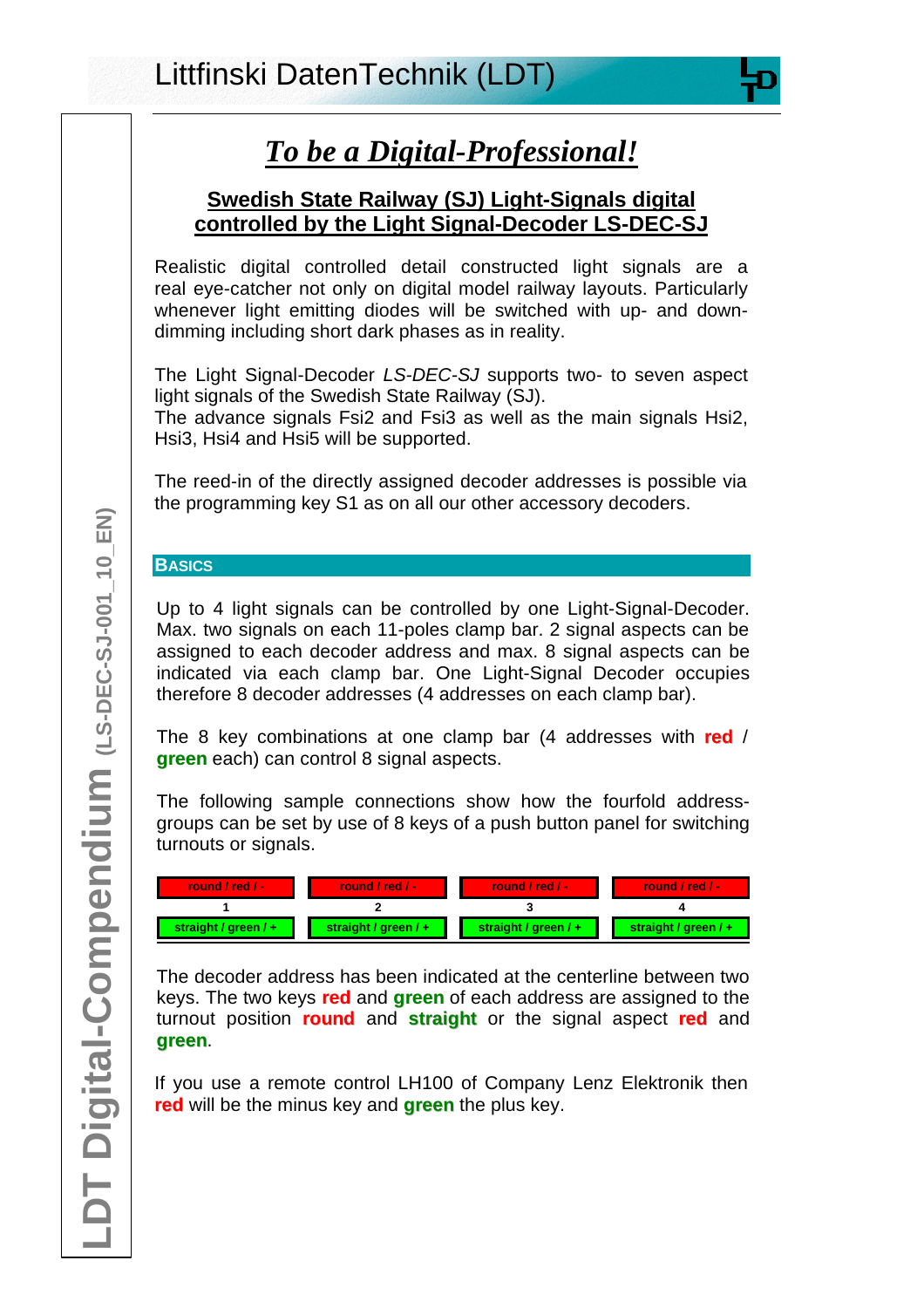#### **THE DIGITAL SYSTEM**

All Light-Signal Decoders "*LS-DEC"* are suitable for the DCC data format (e.g. Lenz-, Roco-, LGB-Digital, Intellibox, TWIN-CENTER, PIKO Digi-Power-Box, DiCoStation, ECoS, EasyControl, Commander, Key-Com-DC, ZIMO, Märklin Digital= or Central Station 2) as well as for the MOTOROLA-format (e.g. Märklin Digital~ [Control Unit, Central Station 1 and 2] Intellibox, DiCoStation, ECoS, EasyControl, Commander, KeyCom-MM).

The data format will be selected via the jumper J2. If there is no jumper J2 inserted the DCC-format has been adjusted. By an inserted jumper has been the MOTOROLA-Format adjusted.

Please switch-off the complete model railway layout power supply whenever connection work has to be carried out (switch-off the transformers or unplug the mains supply).

The digital voltage will be supplied via the 2-poles clamp KL2. The colored marks **red** / **brown** next to the clamp are usually used by Märklin-Motorola. Other systems such as Lenz Digital are using the letters "J" and "K".

The external alternated voltage supply of  $14$  to  $18$ Volt  $\sim$  (e.g. light-output of a model railway transformer) will be supplied via the two poles clamp KL1 to the decoder. It is possible to supply power to the decoders by the digital current (directly connection between clamp KL1 and clamp KL2). But this will be recommended by small layouts only because in this case will be "valuable" and "expensive" digital current wasted for the supply of the modules and for switching the drives.

If the digital current intensity will not be sufficient (command stations with included integrated booster supply mostly 2.5 to 5 Ampere) for the driving and operation of the layout it is required to use additional digital amplifiers (=booster e.g. "*DB-2*" or "*DB-4*"). This will certainly require additional wiring and further cost (therefore "expensive" digital current).

As well for the light-signal decoder is it recommended to install a separate second ring conductor for the digital current as by the turnout decoders and a third ring conductor for the supply voltage.

The digital information for the accessory decoders should never be taken directly from the rails. The traveling of locomotives can influence the digital signal by producing continually a kind of loose contact signal. This can result to the problem that the decoder cannot understand the transmitted signal. For this reason will be the loc-commands continually repeated. Especially for the switch-commands which will not be transmitted several times as done by the loc-commands is it possible that commands will be getting lost if the digital information has been taken directly from the rails.

n Adjusting the correct data format!

> n **Booster**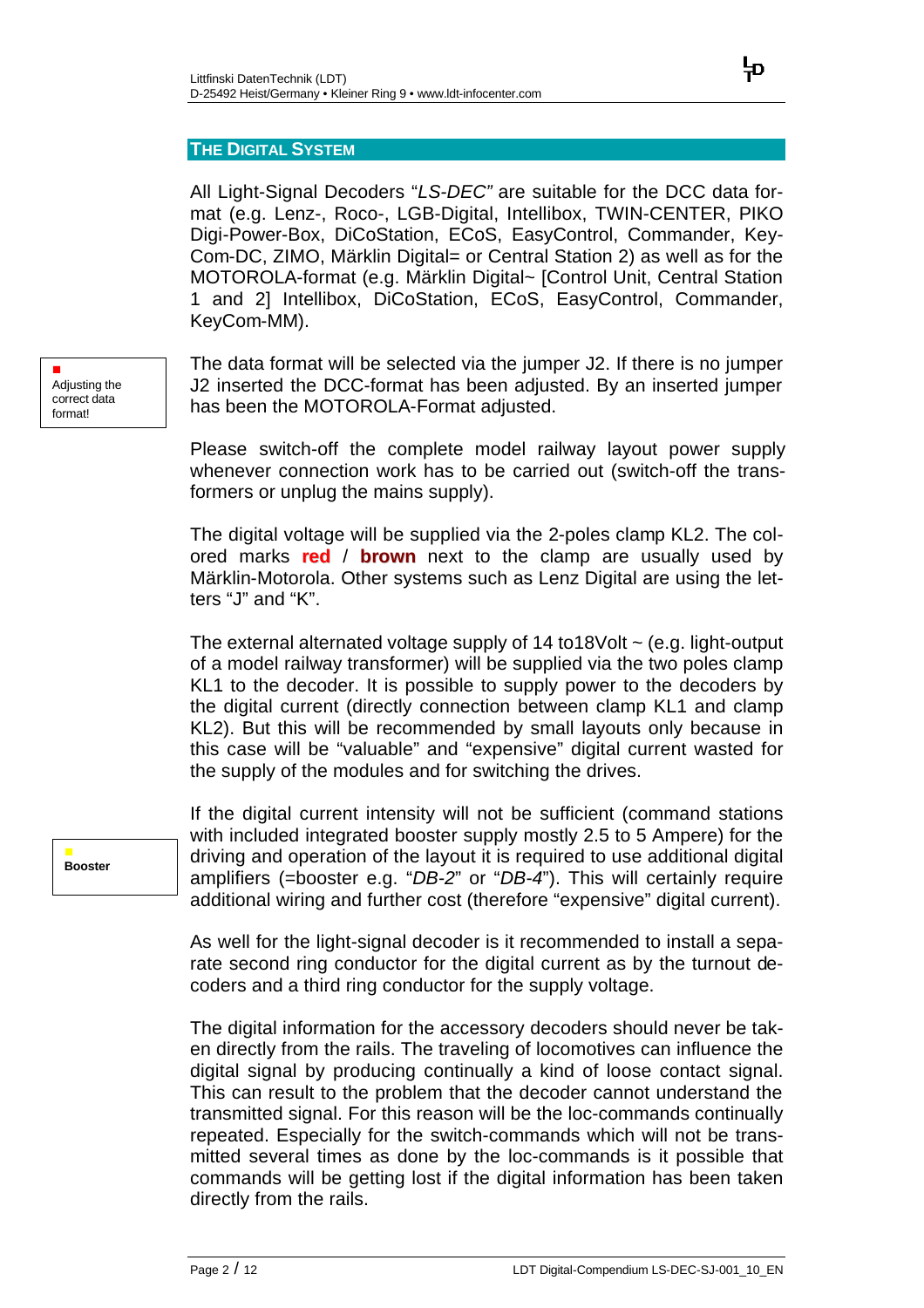#### **SIGNAL TECHNIQUE**

١Đ

The most LED equipped light signals available on the market contain a common anode connection (positive terminal) and integrated serial resistors at the colored LED-wires. The common wire shall be connected at the light signal decoder to the "+" terminal and the jumper J1 shall not be inserted!

On all our Light-Signal Decoders is a connection of light signals with common cathode (negative terminal) possible. For this assembly shall the common wire connected to the "-" terminal and the jumper J1 has to be inserted!

All our decoder modules contain an integrated serial resistor of 330 Ohm on each output. The light emitting diode will take then a current of about 10 mA. The brightness of the light emitting diodes should be sufficient. If individual LED`s will be to bright is it possible to match the brightness to your requirement by assembly of additional external resistors within the LED connection wire. The actual resistor value of some 100 Ohm has to be determined by test.

The different SJ-signal types allow various connection possibilities. The following paragraphs shall explain exemplary these connection samples. As the two 11-poles connection clamps are wired identical the explanation of the corresponding signal aspects refer mostly to one clamp bar only.

To assure that you are able to assign the single wires of the light emitting diodes of the light signals correctly to the clamps of the light signaldecoder you should attend to the markings (e.g. *RT1* or *GE1*) at the following signal images.

The marks next to the light emitting diodes of the signals do not always correspond to the real signal colors but refer to the connection at the Light-Signal Decoder *LS-DEC.*

Please notice that the Light Signal-Decoder does not simply switchover the signal aspects but is dimming the light emitting diodes realistic upand down. Additionally there will be a dark phase of about 0,4 sec. between the signal aspects. During the dark phase is it not possible for the decoder to process incoming digital commands. Therefore you should not send switch commands at a very fast sequence. In any case it will be more realistic if the commands will be released with a little delay.

The following sample connections refer to the different light signals of the Swedish State Railways (SJ). Within our delivery range we offer as well Light Signal-Decoders for signals of the German Railways (DB and KS), the German National Railways (DR), the Austrian Federal Railways (OEBB), the Swiss Federal Railways (SBB), the Nederlandse Spoorwegen (NS), the National Maatschappig of the Belgium Spoorwegen (NMBS) and the British Railway (BR). The connections of those signals will be explained within separate Digital-Compendiums.

n **LED – Light Emitting Diode**

n General Note

Important Tip

n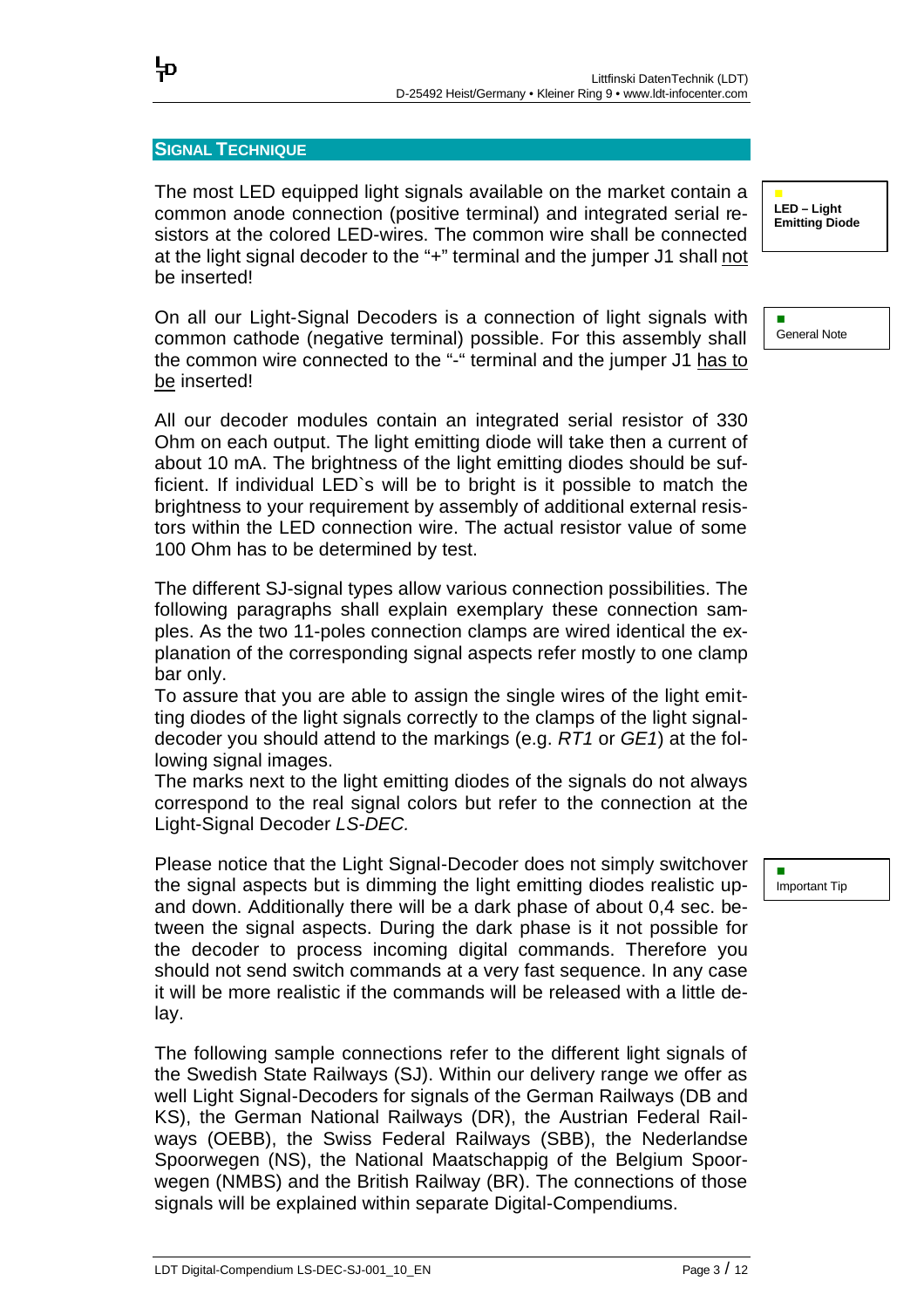#### **TWO 2- OR 3-ASPECT SIGNALS (HSI2 OR HSI3) ON EACH CLAMP BAR**



At our first sample connection are 2 three-aspect Hsi3-signals with three lamps connected to the left clamp bar and to the right clamp bar 2 two-aspect Hsi2-light signals with 2 lamps:



n Sample connection with two- and three aspect Hsi2- Hsi3 light signals (page\_1249)

> The signals connected to the left side occupy e.g. the decoder addresses 1 to 4. The addresses 5 to 8 will be used by the right signals. Each of the signals at the left clamp bar occupy therefore 2 decoder addresses and the two signals at the right clamp bar one decoder address each. All four signals can be switched independently.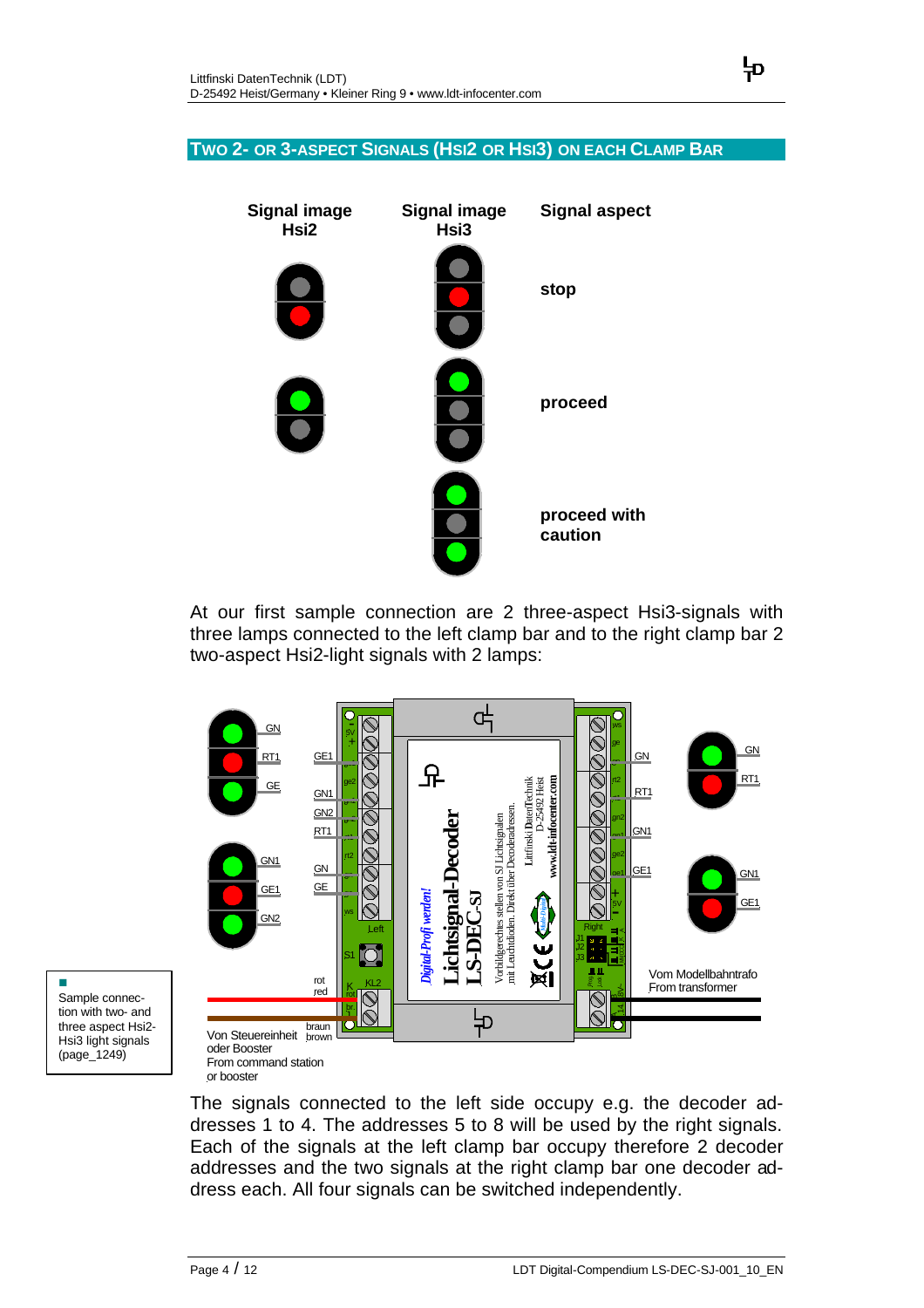After switching-on the layout the light signal decoder will switch all signals at first to red (train stop).

누

For switching the upper signal with 3 lamps at the left clamp bar to green (drive/proceed) you have to activate the key **green** of the address 1. The following key-table shows the relation of keys to the corresponding digital addresses:



To switch e.g. the lower signal with 2 lamps of the right clamp bar to green (proceed) you have to activate the **green** key of the address 7. The following table shows the setting of keys and the assignment of digital addresses:

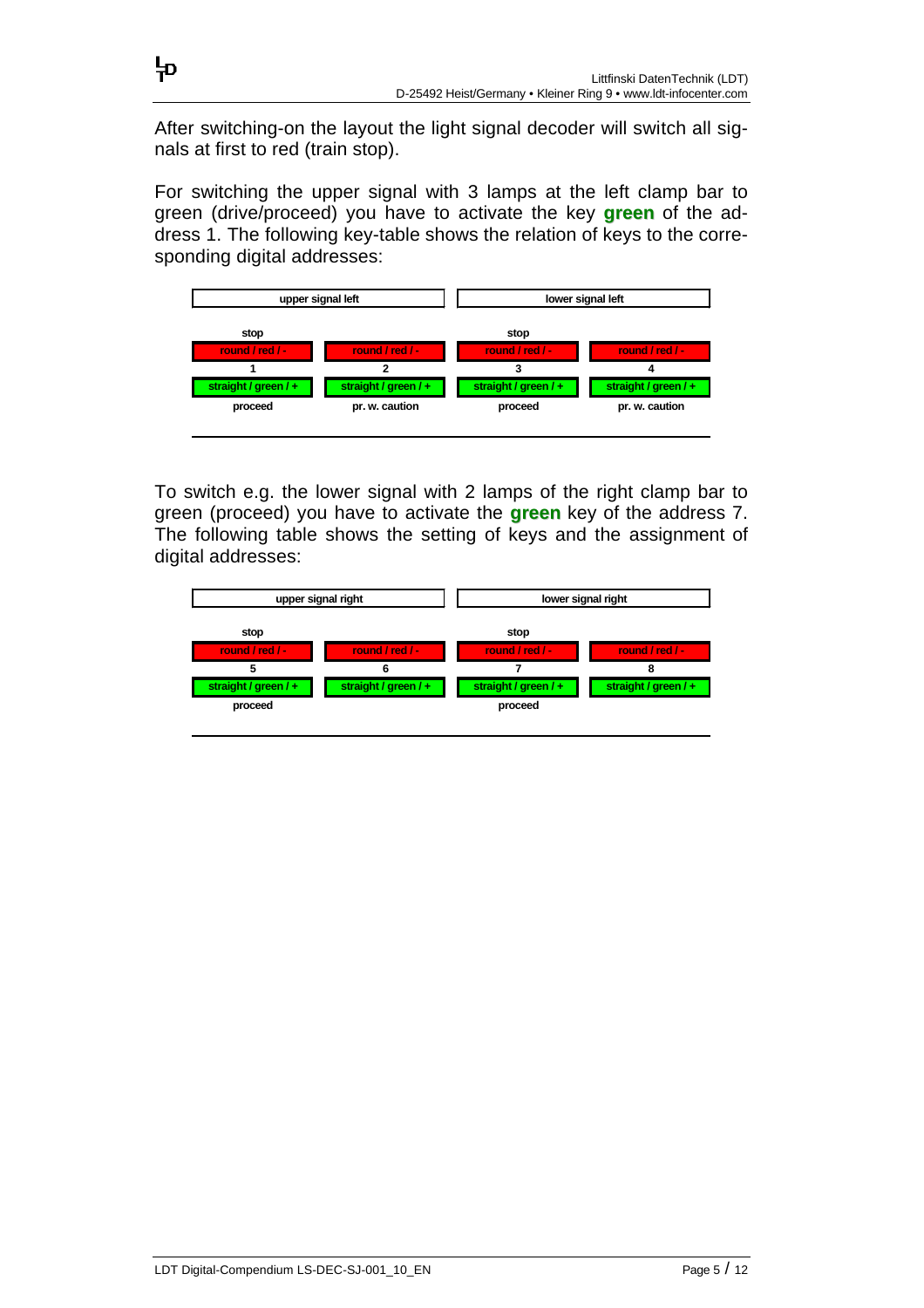### **ONE 2- TO 7-ASPECT SIGNAL (FSI2, FSI3, HSI4 OR HSI5) ON EACH CLAMP BAR**

누

By programming the decoder addresses is it possible to set up one clamp bar for the control of one two- to seven-aspect Fsi2, Fsi3, Hsi4 or Hsi5-signal. At the next section "programming" this set-up procedure will be described in detail under "Important Information".

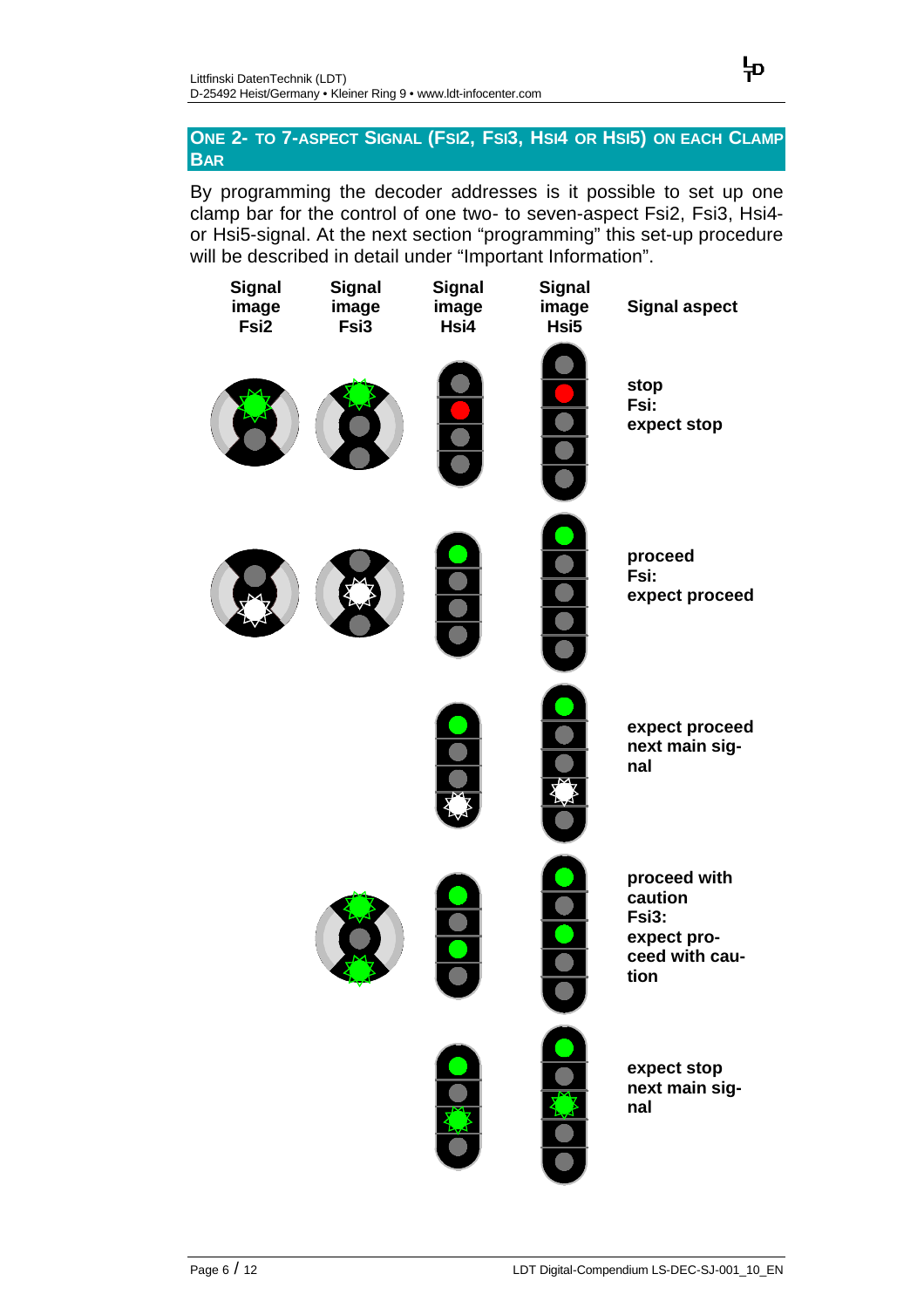

**expect proceed with caution next main signal** 

**proceed with caution** 

**short distance to next main signal.**

The following sample connection shows one seven-aspect Hsi5-signal at the left clamp bar and at the right clamp bar the connection of one five-aspect Hsi4-signal:



The Hsi5-lightsignal connected to the left clamp bar shows the occupancy of the decoder address 1 to 4.

After switching-on the layout the light signal decoder will switch at first both signals to red (train stop).

For switching the Hsi5-signal at the left clamp bar the signal aspect "expect stop next main signal" you have to activate the key red of the address 3.

The following key-table shows the assignment of digital addresses respectively signal aspects to the particular keys:

꾸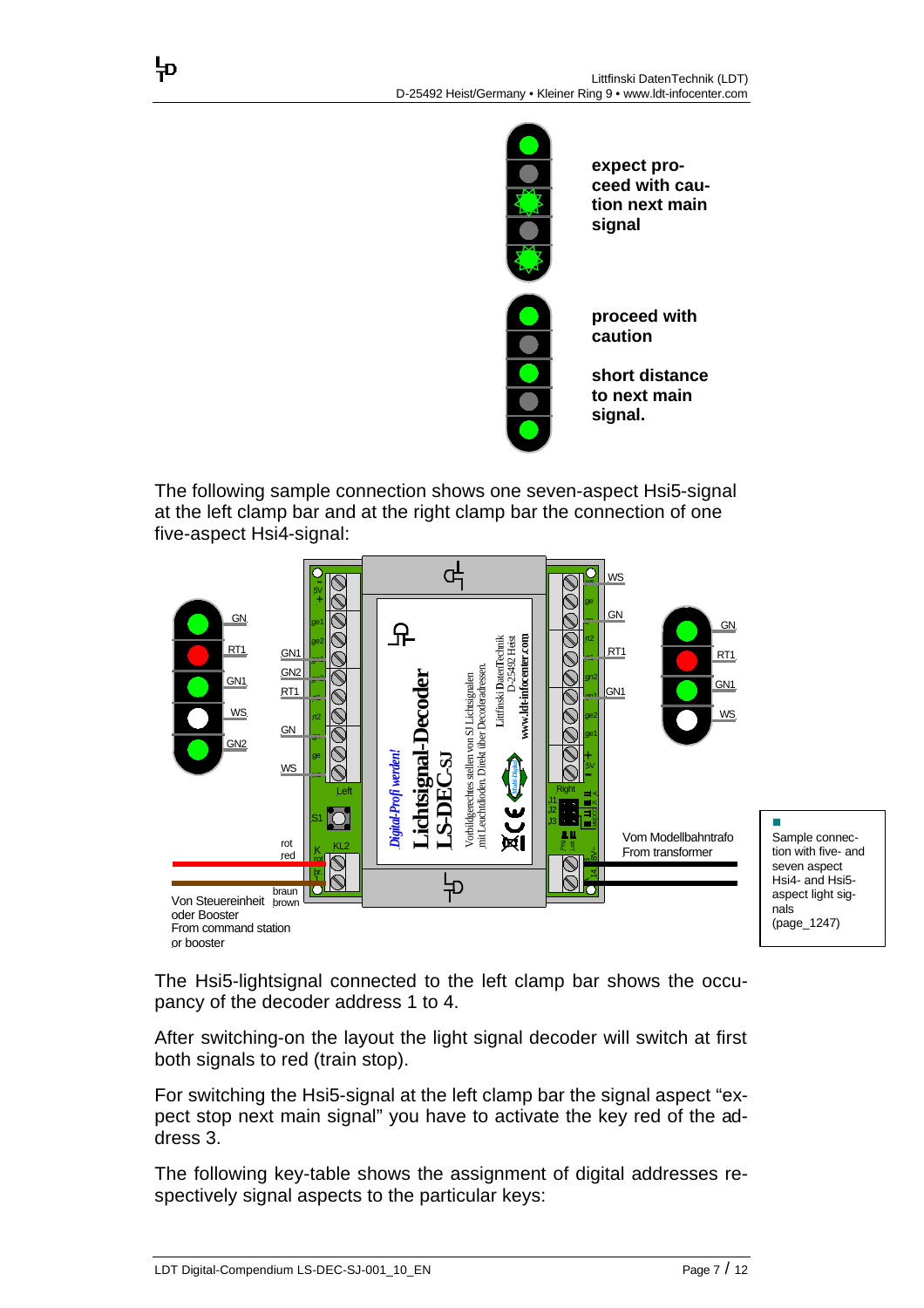

뉴

Via the right clamp bar will be a Hsi4-signal with 4 lamps controlled which occupy the decoder addresses 5 to 8.

For switching the Hsi5-signal of the right clamp bar to the signal aspect "proceed with caution" you have to activate the key **green** of the address 6.

The following key-table shows for this signal the assignment of the single keys respectively digital addresses:



The next sample connection shows the digital switching of one Fsi3 signal via the left clamp bar and one Fsi2-light signal via the right clamp bar.



n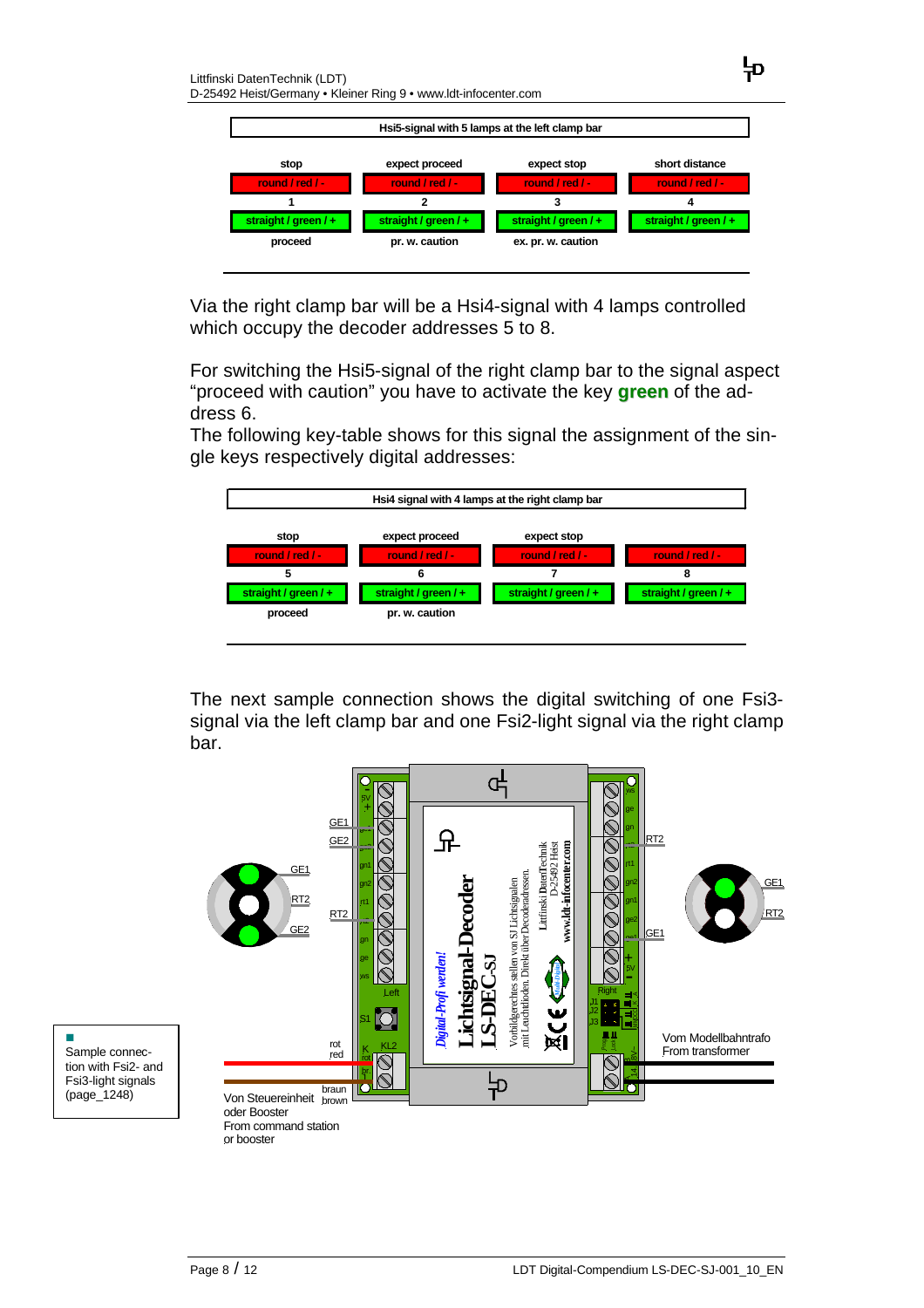The Fsi3-light signal with 3 lamps occupies at the left clamp bar the decoder address 1 and 2.

| Fsi3-signal with 3 lamps at the left clamp bar                             |                                                                 |                                           |                                           |  |  |
|----------------------------------------------------------------------------|-----------------------------------------------------------------|-------------------------------------------|-------------------------------------------|--|--|
| expect stop<br>round / red / -<br>straight / green $/ +$<br>expect proceed | round / red / -<br>straight / green $/ +$<br>ex. pr. w. caution | round / red / -<br>straight / green $/ +$ | round / red / -<br>straight / green / $+$ |  |  |

The next the sample connection shows on the right clamp bar one Fsi2 signal with 2 lamps controlled via the address 5.

| Fsi2-signal with 2 lamps at the right clamp bar                               |                                           |                                           |                                           |  |  |
|-------------------------------------------------------------------------------|-------------------------------------------|-------------------------------------------|-------------------------------------------|--|--|
| expect stop<br>round / red / -<br>5<br>straight / green / +<br>expect proceed | round / red / -<br>straight / green $/ +$ | round / red / -<br>straight / green $/ +$ | round / red / -<br>straight / $green$ / + |  |  |

After switching-on the layout the light signal-decoder will switch at first both signals to the aspect "expect stop". On both signals the green LED will flash.

The three signal aspects of the Fsi3-light signal will be switched via the first two decoder addresses of the programmed fourfold group of this clamp bar.

The two aspect signal Fsi2 requires only one address. The remaining three addresses of the fourfold group on this clamp bar will remain vacant.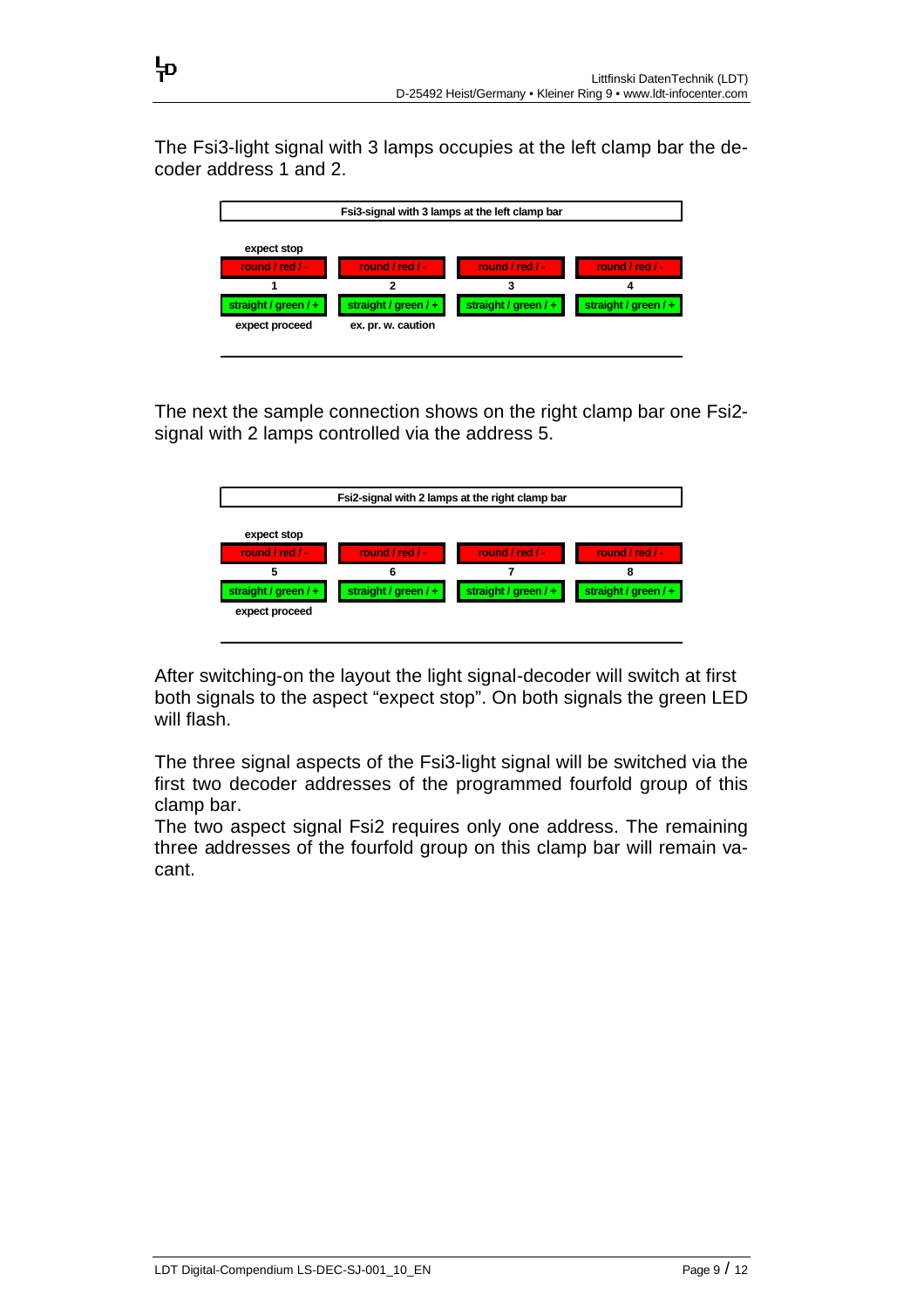During programming the decoder addresses of each clamp bar of the light signal-decoder is an individual assignment possible if two Hsi2- or Hsi3-signals or one Fsi2-, Fsi3-, Hsi4- or Hsi-5 shall be digital controlled.

Therefore is it e.g. possible to realize signal combinations as shown within the following sample connections.





n



or booster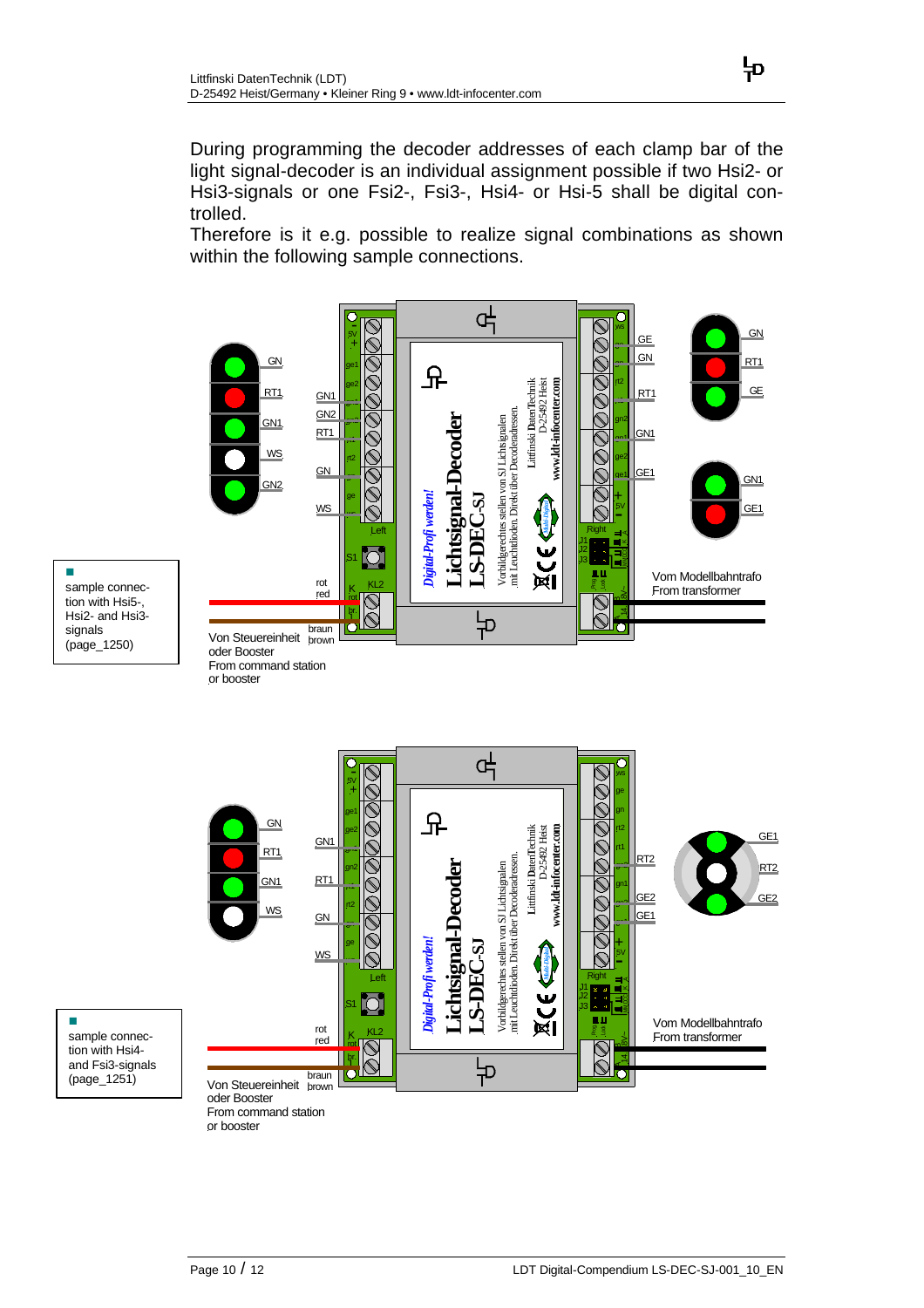#### **PROGRAMMING**

뉴

From version 4 the Light Signal-Decoder contains a third Jumper (J3) which has to be inserted for programming the unit.

The Jumper J3 can be removed after successful programming.

This action will protect the memory of the Light-Signal Decoder *LS-DEC-SJ* against overwriting.

The assigning (learning) of digital addresses has to be done for each module individually. After activating the decoder programming key S1 two light emitting diodes at the left clamp bar will lighten-up at a 1,5 sec. interval. The module has now been set into the learning mode. Now is it required to activate one key of the wanted group of four  $(1 - 4, 5 - 8)$ etc.) at the command station. The module takes over those four addresses and confirms this by flashing the light emitting diodes a little faster.

By activating again the programming key S1 the two light emitting diodes will flash at the right clamp bar of the module. Again is it required to activate a key of a group of four at the command station. The decoder will confirm again the addressing by a faster flashing. The third activation of the programming key S1 will complete the learning process. The addresses are now being stored permanently at the decoder and all signals will be switched automatically to red.

If the Light-Signal Decoder *LS-DEC-SJ* shall control on one clamp bar two Hsi2- or Hsi3-signals or one Fsi2-, Fsi3-, Hsi4- or Hsi5-signal has to be selected together with the decoder address.

If the decoder address will be programmed with the command turnout **straight** or signal **green** you arrange the clamp bar for the control of two Hsi2- or Hsi-3-signals.

For the other case (turnout **round** or signal **red**) you program the clamp bar that one Fsi2-, Fsi3-, Hsi4- or Hsi5-signal will be controlled.

Our recommendation at this point: Carry out the programming of decoder addresses before you install the decoder module below your layout. It is obvious that it is much easier to handle the module with all the connection on a workbench instead overhead below the layout. After completing the programming please mark the particular module with the assigned digital addresses (e.g. label with pencil letters " $5 - 8$ " for the second group of four).

A first functional test of the decoder has now already been completed. Eventually possible failures (e.g. module defect) will be excluded in advance. After complete assembly of the module at the layout it would be very difficult to undertake this procedure.

n Important informationt

n General Note